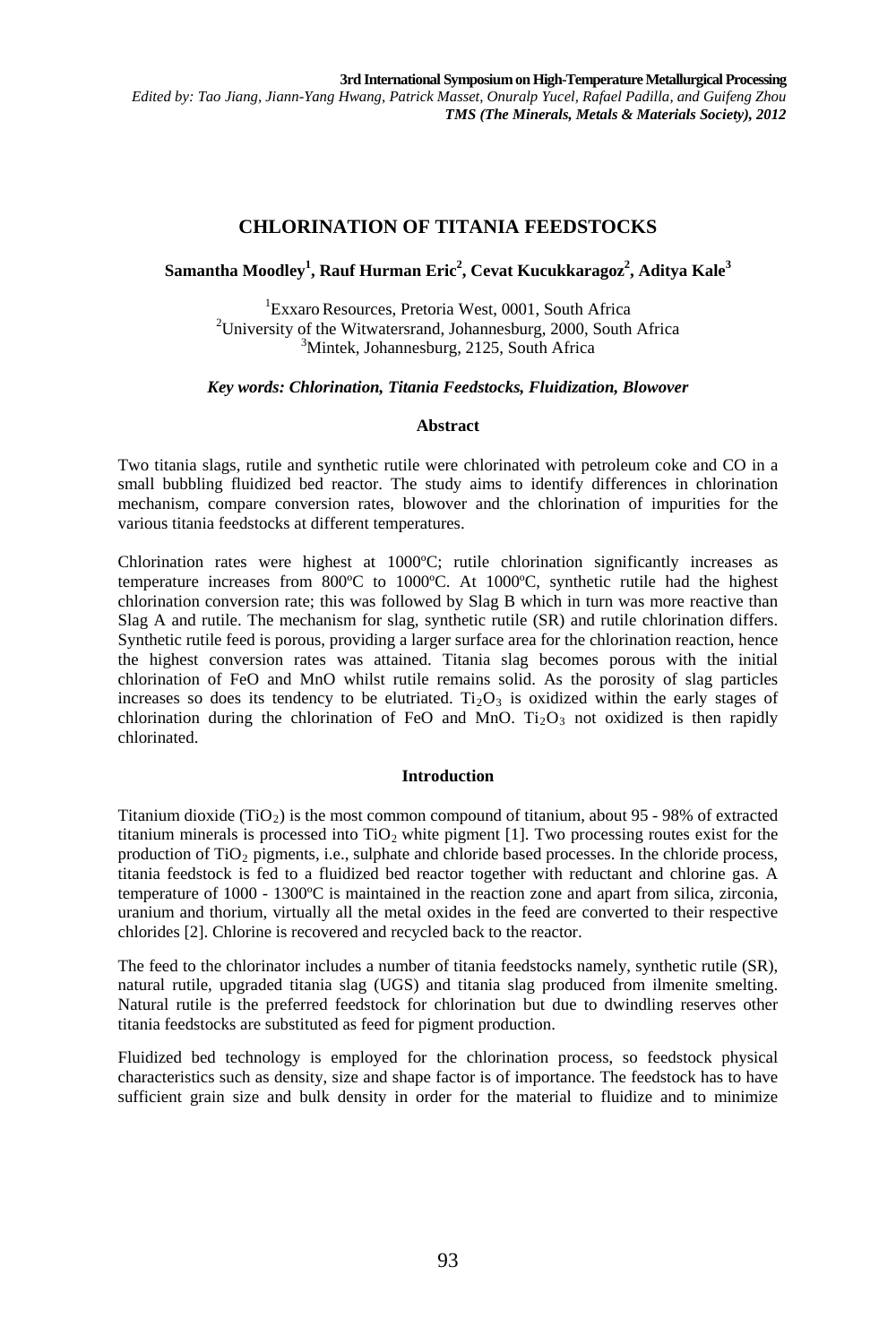blowover carryovers from the chlorinator. A high elutriation rate translates to a shorter residence for particles in the fluidized bed which in turn negatively affects conversion efficiencies.

Since feedstock origin and production techniques differ, the physical properties and phase chemistry differ of the feedstocks will also differ, this will in turn impact the way in which each feedstock reacts in the chlorinator, although the  $TiO<sub>2</sub>$  content might be similar.

A number of studies have been completed on the chlorination kinetics of different feedstocks [3, 4, 5, 6, 7, 8]. Few studies have addressed the microstructural changes of titanium-bearing materials during the chlorination reaction [9, 10, 6]. Zhou et al., [9] studied the changes in ilmenite, SR, rutile, beneficiated slag and found that the rapid chlorination of easily chlorinated iron oxide in titania slag creates porosity that extends deeply into the interior of the particles. Nell and den Hoed [10] found that chlorination is associated with significant increases in particle porosity (even for rutile), which is brought about by the rapid initial chlorination of FeO and MnO (in ilmenite and slag) and (it is argued) by the chlorination of  $Ti_2O_3$  which forms at highenergy surface sites.

This paper considers the chlorination of two slags, rutile and SR, the impact of elutriation on chlorination efficiencies and effects of  $Ti<sub>2</sub>O<sub>3</sub>$  on chlorination.

#### **Experimental Details**

Samples - The test samples (i.e., Slag A, Slag B, rutile and SR) were subjected to carbochlorination experiments at temperatures ranging from 800ºC to 1000ºC in a fluidized bed reactor. Petroleum coke (i.e., 1.5 - 5mm, 97% Carbon) and CO gas was added as reductant. Slag A and rutile was acquired from South African producers whilst Slag B and SR were from international producers. In order to minimize the effect of size on chlorination rate, a common size range was selected for the experiments (i.e., 106 - 300µm). Den Hoed and Nell [10] found that at carbon levels lower than 15wt%, availability of carbon was the rate limiting step but once the stoichiometric requirement is exceeded the reaction proceeds unhindered. In this experimental procedure, 17wt% coke was added to the feedstock.

Apparatus - The chlorination experiments were conducted in an externally heated quartz reactor (80mm in diameter and 1100 mm in length). A porous distributor plate supported the charge and allowed for the even distribution of fluidizing and chlorination gases. Bed temperature was measured with a K type thermocouple. The crossover duct allows for the passage of the product gases and elutriated particles from the quartz reactor into the gas system. The crossover duct is connected to a condenser. High boiling point metal chlorides are condensed in the condenser and uncondensed gases are vented off to the caustic scrubber. Gas velocity is reduced in the round bottom flask and blowover settles out here. Figure 1 is an illustration of the experimental set up.

Procedure - The charge (i.e., 200g feedstock and 40g petroleum coke) was fluidized with argon during the heat up. Approximately 2% of the feed was elutriated during the heat up; this amount was considered insignificant in comparison to the feed mass. When the bed temperature reached the desired experiment temperature, the argon gas was switched off and a CO and  $Cl_2$  mixture was fed to reactor. Gas flow (i.e.,  $Cl_2$ ,  $CO$ ) was controlled by rotameters to give a superficial gas velocity of 39.8cm/s. The flow rates of  $Cl_2$  and CO gas were maintained at 8Nl/min and 4Nl/min respectively. The total gas pressure inside the fluid bed reactor was approximately 85kPa, the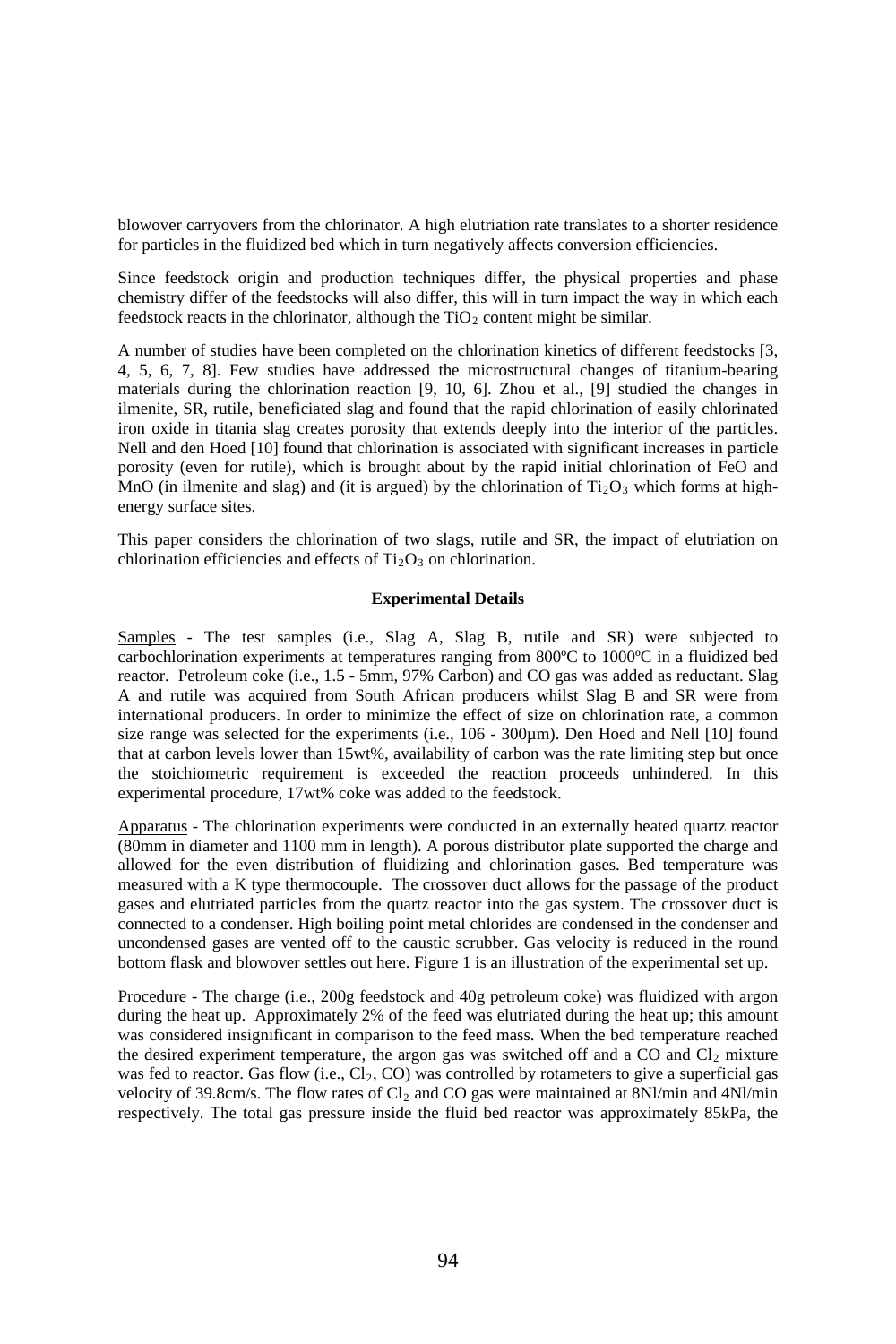partial pressure of Cl<sub>2</sub> gas in the fluid bed reactor was approximately 57kPa. Upon completion of the test, the blowover and bed residue was collected. The large carbon particles were screened out of the bed sample. The blowover and bed sample was washed with water and dried at 105°C for 2 hours. Thereafter the material was roasted at 900°C for 2 hours to burn off fine coke particles.

Analytical Techniques - The chemical analysis of feed material and chlorinated bed samples were determined by Inductively Coupled Plasma Optical Emission Spectrometry (ICP – OES) techniques, particle size by screening and density by helium pycnometry. X-Ray diffraction (XRD) and Scanning Electron Microscope (SEM) were used for mineralogical characterization of the feed and the chlorinated bed samples, equipment and software details are described elsewhere [11].

Using the masses of the feed, bed residue and blowover, the conversion to gaseous chlorides was calculated as follows:

$$
Conversion(\%) = \frac{M_i - (M_E + M_B)}{M_i}
$$
 (1)

 $M_i$  is the initial mass of sample charged to reactor,  $M_e$  is the mass elutriated from the reactor and  $M<sub>b</sub>$  is the mass of sample remaining in the reactor at the end of the experiment. The degree of conversion is affected by kinetics of the reaction as well physical properties of feedstock since blowover is considered.



**Figure 1: Schematic of Experimental Set up for Chlorination Experiments**

#### **Results and Discussion**

Sample Characterization

Feedstock chemical composition is reported in Table I.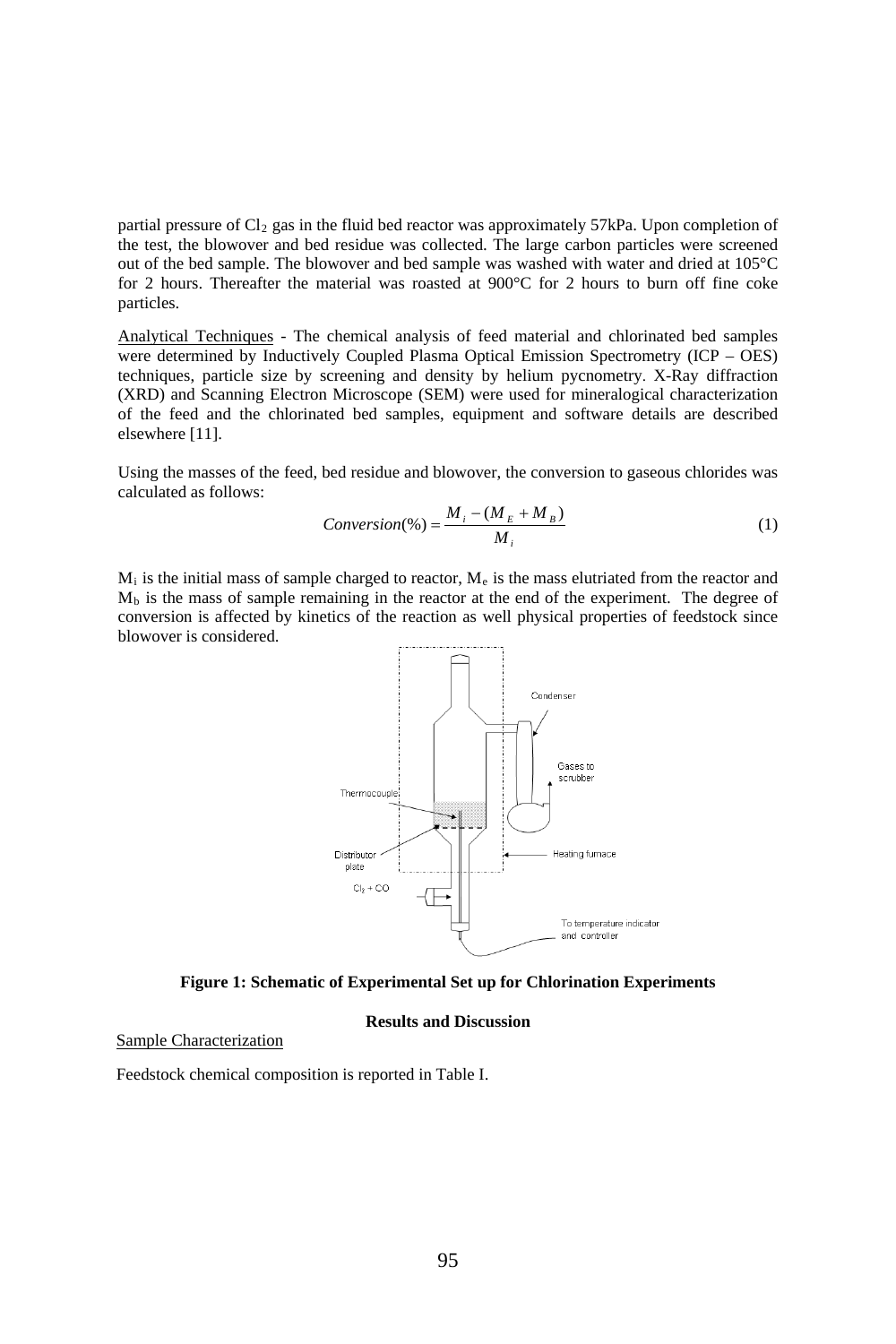|                                     | Slag A | Slag B | <b>Rutile</b> | <b>SR</b> |
|-------------------------------------|--------|--------|---------------|-----------|
| SiO <sub>2</sub> (wt <sub>9</sub> ) | 1.64   | 1.49   | 1.44          | 0.80      |
| $Al_2O_3(wt\%)$                     | 1.02   | 1.64   | 0.31          | 1.80      |
| $FeO(wt\%)$                         | 8.60   | 1.96   | 0.49          | 3.43      |
| Fe (metallic) $(wt\%)$              | 0.00   | 1.03   | 0.00          | 0.10      |
| TiO,                                |        |        |               |           |
| $(equivalent)*(wt\%)$               | 87.46  | 95.02  | 95.69         | 92.77     |
| $Ti2O3 (wt9)$                       | 23.42  | 38.80  | 0.00          | 10.30     |
| TiO <sub>2</sub> (wt <sub>0</sub> ) | 61.92  | 51.90  | 95.69         | 81.40     |
| $CaO(wt\%)$                         | 0.22   | 0.26   | 0.08          | 0.10      |
| $MgO(wt\%)$                         | 0.73   | 0.25   | 0.01          | 0.31      |
| $MnO(wt\%)$                         | 1.90   | 2.80   | 0.01          | 1.00      |
| Impurities <sup>†</sup> (wt%)       | 1.11   | 0.73   | 1.52          | 0.76      |
| $d_{50}$ (µm) of feed               | 294    | 218    | 110           | 151       |
| Average density $(kg/m^3)$          | 4025   | 4033   | 4172          | 4254      |

**Table I: Feedstock Chemical Composition, Average Particle Size and Density**

 $*$  **Ti**<sup>3+</sup> and **Ti**<sup>4+</sup> expressed as **TiO**<sub>2</sub>, <sup>†</sup> sum of Na<sub>2</sub>O, Nb<sub>2</sub>O<sub>5</sub>, K<sub>2</sub>O, Cr<sub>2</sub>O<sub>3</sub>, V<sub>2</sub>O<sub>5</sub>, P<sub>2</sub>O<sub>5</sub>, ZrO<sub>2</sub>

The slags are products of ilmenite smelting and as a result of the milling process is more brittle, angular and irregularly shaped than rutile and SR. Slag A and B has a wider particle size distribution than rutile and SR. The difference in the shape and size is evident from the scanning electron microscope (SEM) back scattered electron (BSE) images, Figure 2.





**Figure 2: BSE Images of a Section through a. Slag A, b. Slag B, c. SR, d. Rutile**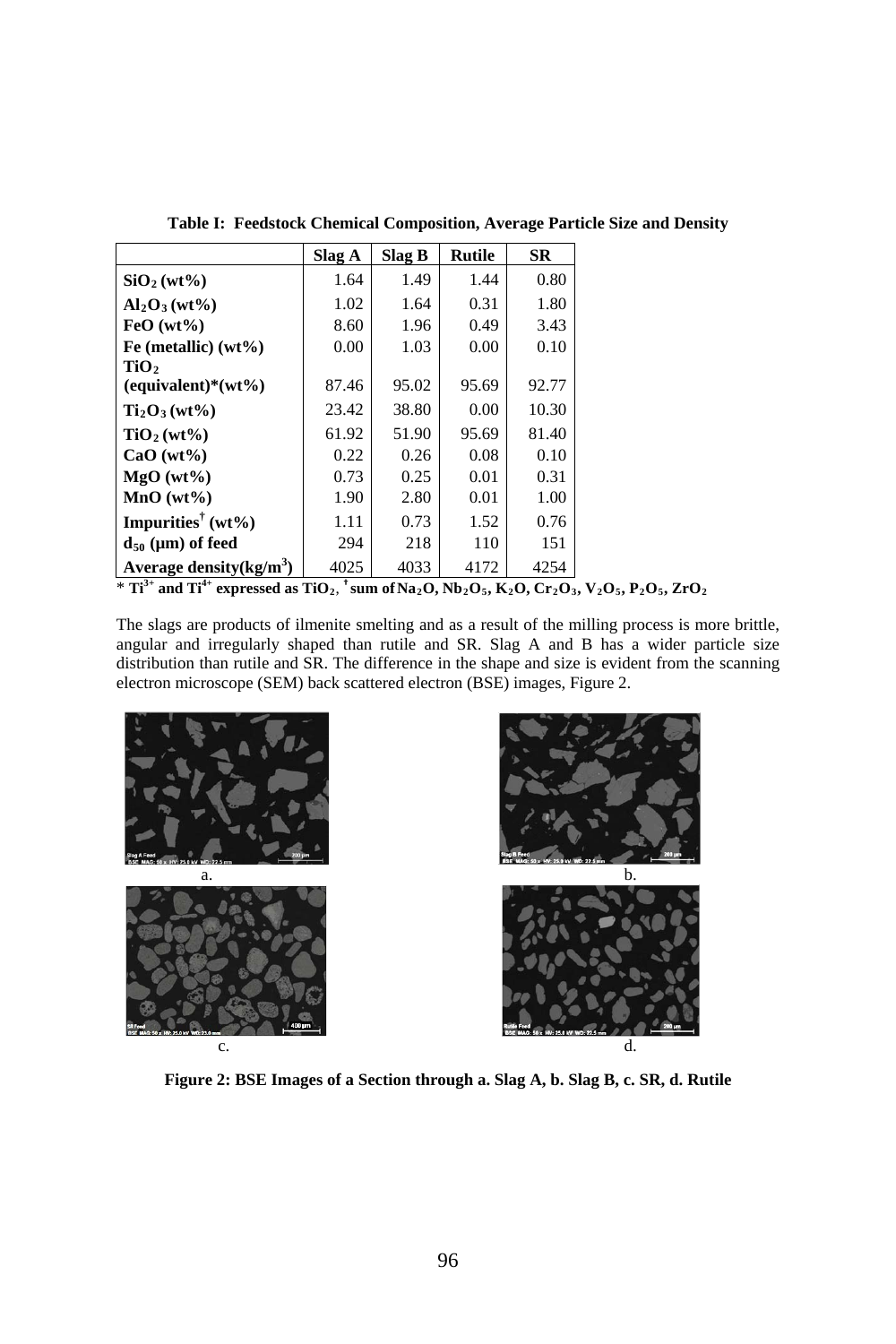There are four phases (i.e., solid solution, rutile, metallic iron and glassy) present in high titania slags [12]. The major phase is a solid solution referred to as the  $M<sub>3</sub>O<sub>5</sub>$  phase. This phase is a solid solution of the end members  $FerTi<sub>2</sub>O<sub>5</sub>$ ,  $Ti<sub>3</sub>O<sub>5</sub>$ ,  $MnTi<sub>2</sub>O<sub>5</sub>$ ,  $MgTi<sub>2</sub>O<sub>5</sub>$ ,  $Cr<sub>2</sub>TiO<sub>5</sub>$ ,  $Al<sub>2</sub>TiO<sub>5</sub>$  and  $V_2$ TiO<sub>5</sub> [13]. The glassy phase was present in various shapes and sizes throughout most of the Slag A and Slag B particles. The glassy phase consists of mainly of  $SiO<sub>2</sub>$ , with smaller amounts of  $A1_2O_3$  and TiO<sub>2</sub>. Tabular lath like rutile crystals with fine grained metallic iron precipitates was found in Slag A. Bessinger [14] and Toromanoff and Habashi [15] also found metallic iron to be present in the rutile phase in the slag.

The iron present in Slag A is between 1 and 2 μm whereas in Slag B it is approximately 20 μm and associated with carbon. The chemistry and size of the iron droplets suggest that the iron was trapped in a viscous slag and did not precipitate during cooling as with Slag A. A magnified Slag A particle showing the various phases is presented in Figure 3a. In the magnified particle, the dark grey phase is the silicate/glassy phase, the light grey is the  $M_3O_5$  phase, the bright spots are the Fe and the intermediate grey bands are the rutile.

The SR sample is a product of the acid leaching process. The leaching of the iron fraction leaves behind a porous particle with  $TiO<sub>2</sub>$  content above 90%. The sample contained a few particles that appear to have escaped the leaching process with iron fraction still present. A porous particle and iron containing particle is shown alongside each other in Figure 3b. The rutile sample primarily consists of unaltered rutile particles with a few zircon grains.



a.  $\qquad \qquad b.$ **Figure 3: BSE Image of a Section through a. Slag A Feed and b. SR Feed**

## Chlorination Results

Effect of Temperature - Slag A, Slag B and rutile were chlorinated at 800, 900 and 1000°C with coke and CO. Results are presented in Figure 4 and 5, the conversion (%) is calculated using Equation 1. Temperature had a significant effect on the overall conversion rate with the chlorination of rutile especially hindered at lower temperatures. Slag B shows the highest degree of conversion, with Slag A following closely behind. At 800°C, only 15% of rutile is chlorinated compared to 60% at 1000°C. It is clear to see why the commercial chlorination process is carried out at temperatures of 1000°C and higher. Iron chlorination in Slag A and Slag B is complete at 800°C. MnO chlorination in rutile is complete at 800°C, MnO chlorination in the slags improves slightly with increasing temperature. The chlorination of  $A1<sub>2</sub>O<sub>3</sub>$  to  $A1Cl<sub>3</sub>$  significantly improves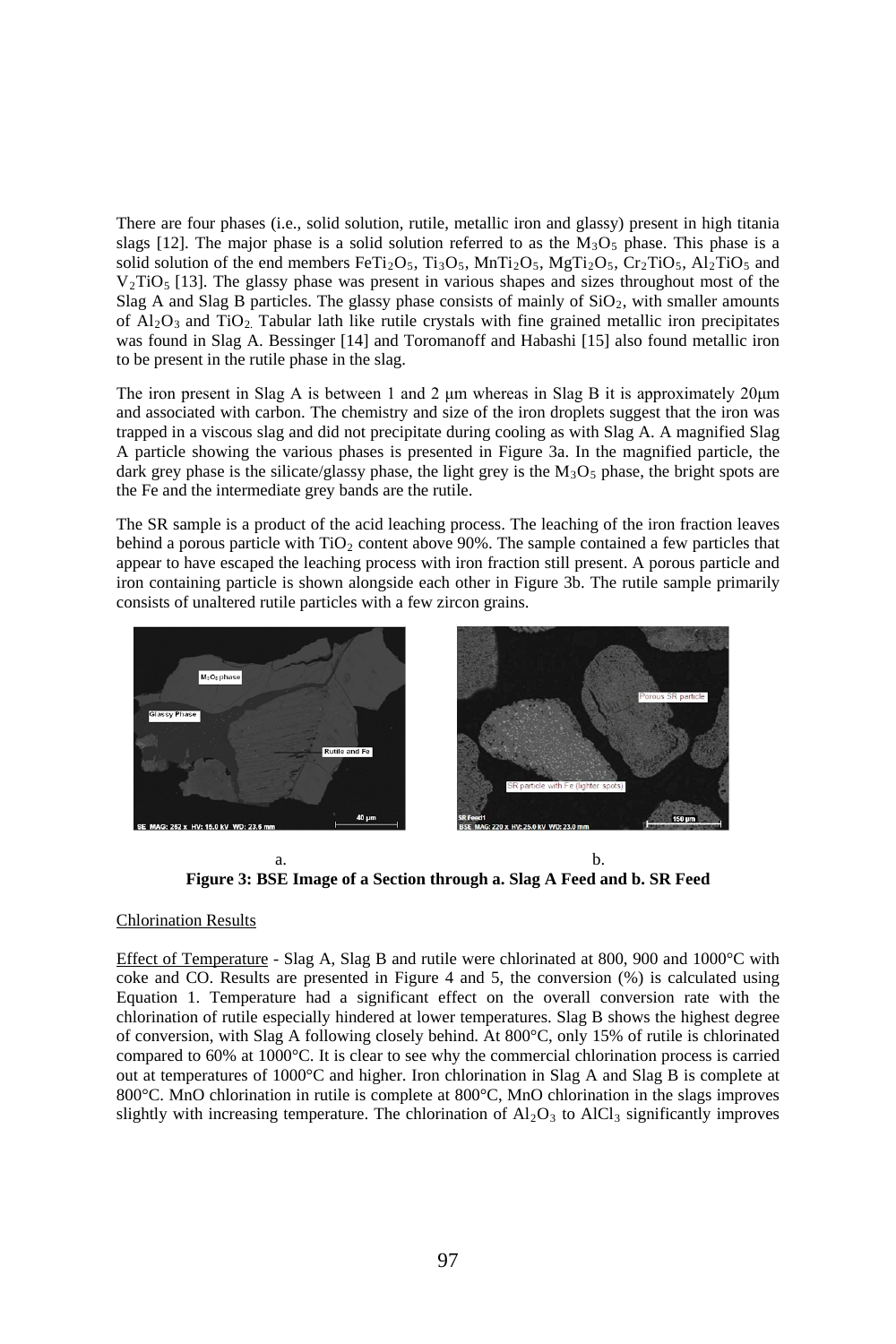with increasing temperature; there is a  $40\%$  improvement in  $Al_2O_3$  chlorination when the temperature is increased from 800°C to 1000°C. MgO chlorination in the Slag A and Slag B improves with increasing temperature. Complete MgO chlorination is achieved in the rutile sample at 800 $^{\circ}$ C. The mass balance indicates that there is more SiO<sub>2</sub> in the bed sample than at the start of the reaction; this difference is approximately 1g to 2g and is considered insignificant compared to the total sample mass. This is likely due to analytical error. However, this indicates that  $SiO<sub>2</sub>$  does not chlorinate significantly during the experiment.



**Figure 4: Chlorination of Three Feedstocks for 3 hours**



 **Figure 5: Chlorination of FeO, MnO, Al2O3 and MgO for 3 hours**

Effect of Time - The conversion results from the chlorination experiments conducted at 1000°C is shown in Figure 6, the blowover and bed residue is given in Table II. After 3 hours of chlorination, the highest degree of conversion was achieved with the SR sample; this was followed by Slag B, Slag A and rutile. Slag A and rutile blowover increased with increasing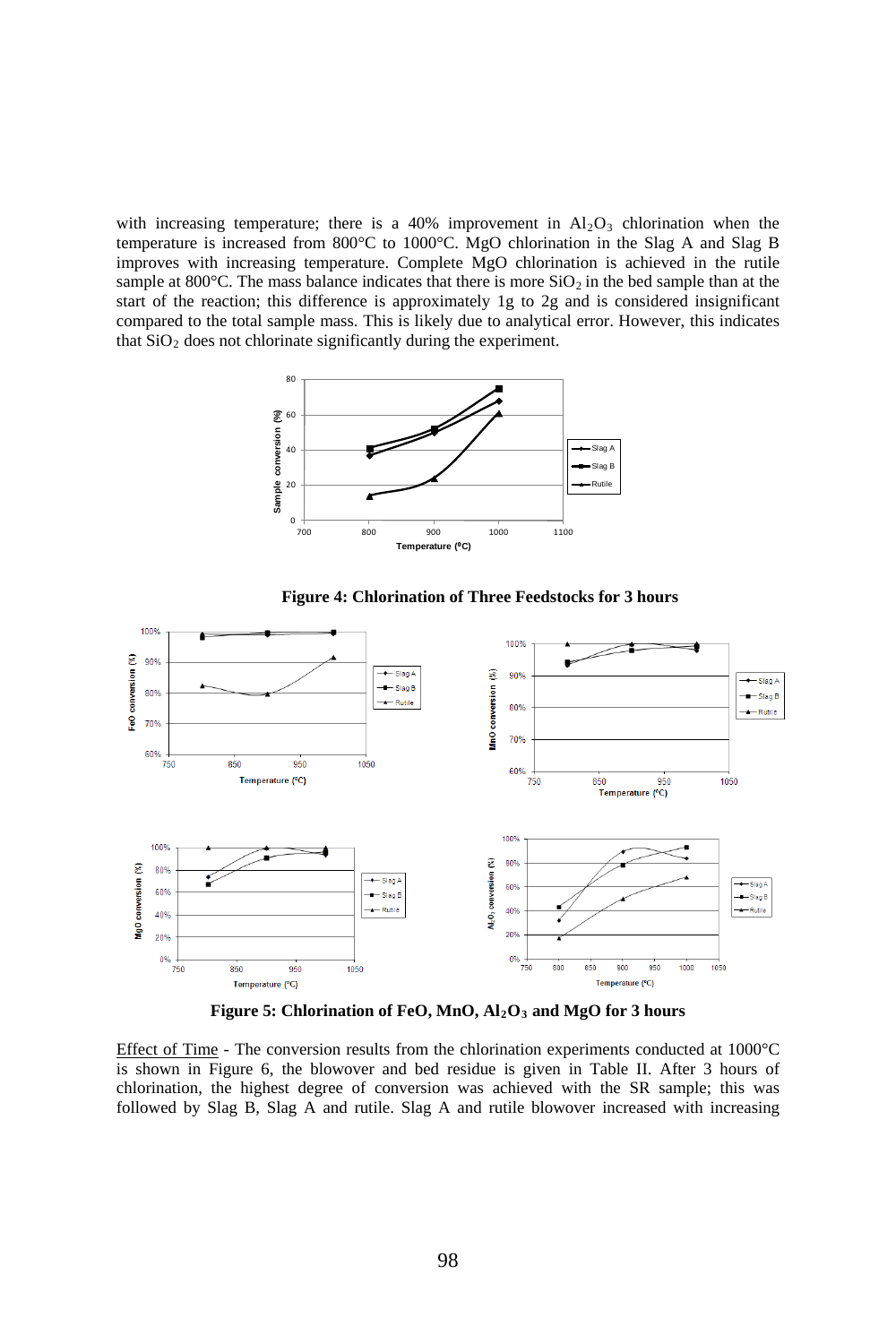reaction time. Although the conversion of Slag A and SR differ by 23% after 3 hours of chlorination, the remaining bed sample after the experiment was similar. The difference in conversion results was due to the blowover, a significant amount of partially reacted Slag A particles was elutriated after 3 hours whereas blowover from the SR experiment was low. Blowover decreases chlorinator efficiency and this effect is illustrated with Slag A where degree of conversion of Slag A was lowered because 53g of partially reacted feedstock was blown out of the reactor during the 180 minute experiment.



**Figure 6: Conversion of Slag A, Slag B, SR and Rutile at 1000°C** 

**Table II: Blowover and Remaining Bed Mass of Slag A, Slag B, SR and Rutile after Chlorination at 1000°C for Different Times**

|               |           | Blowover $(g)$ |           | Remaining Bed Sample (g) |           |           |
|---------------|-----------|----------------|-----------|--------------------------|-----------|-----------|
| Feedstock     | 30        | 60             | 180       | 30                       | 60        | 180       |
|               | (minutes) | minutes)       | (minutes) | (minutes)                | (minutes) | (minutes) |
| Slag A        |           | 7              | 53        | 142                      | 125       |           |
| Slag B        | 4         | 2              | 3         | 112                      | 108       | 48        |
| <b>Rutile</b> | 0         |                | 30        | 149                      | 128       | 47        |
| SR            |           |                |           | 98                       | 71        | 18        |

Chlorination Mechanism - The remaining bed samples after the 30, 60 and 180 minute experiments at 1000ºC were collected and prepared for SEM analysis. BSE images of the 1000ºC, 30 minute experiments are presented in Figure 7. The BSE images together with chemical analysis and EDS analysis provided vital information towards identifying and understanding the difference in the chlorination mechanism between the feedstocks. With the exception of samples that were chlorinated for 1 minute, rutile was identified as the major titania phase in all the bed samples. A study of the surface of the bed samples after 30 minutes of chlorination shows different levels of porosity between Slag A, Slag B and SR samples.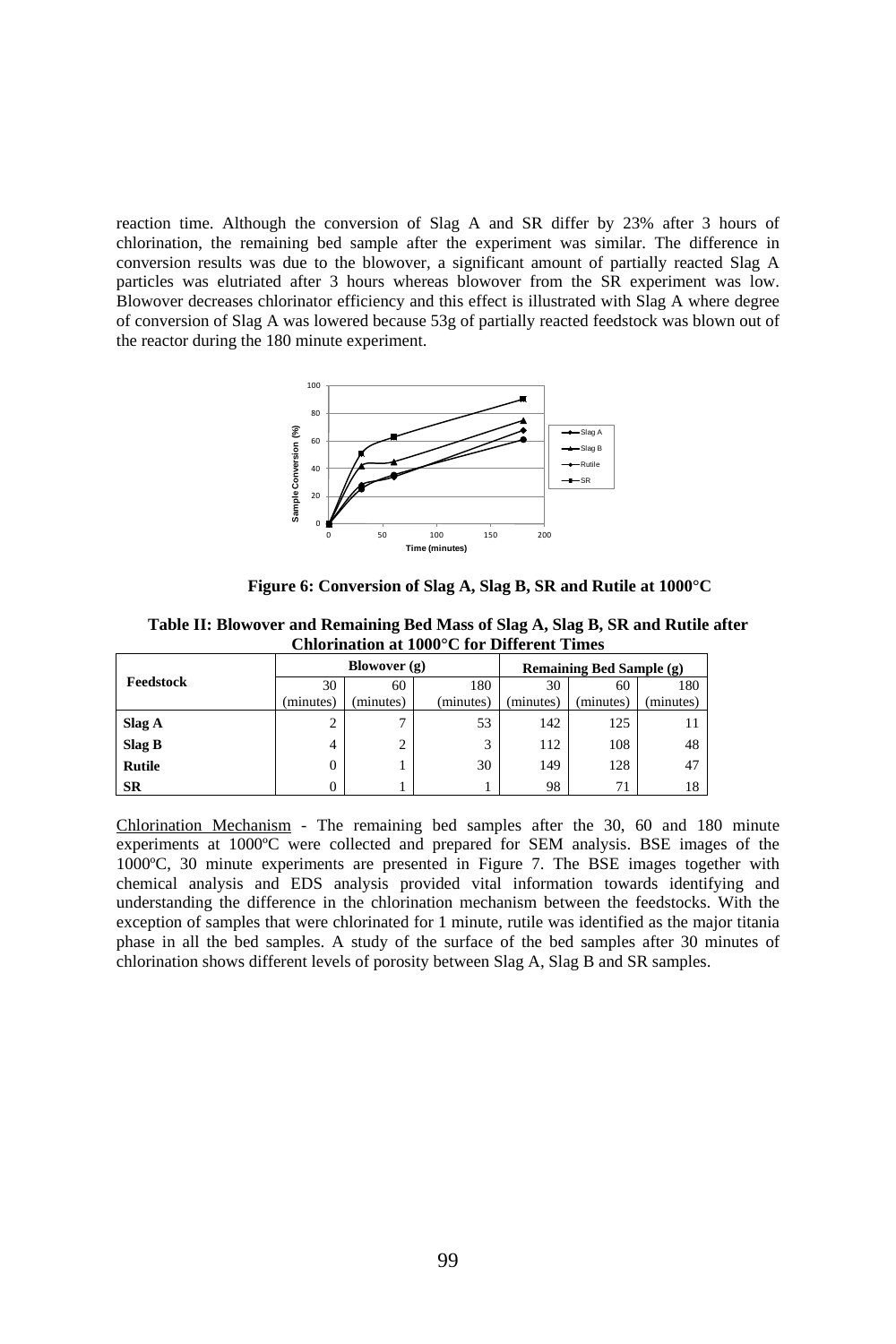

**Figure 7: BSE Images of a Section through a. Slag A, b. Slag B, c. Rutile, d. SR after 30 minutes of Chlorination at 1000°C**

Slag A and Slag B - BSE images of Slag A after 1 minute of chlorination at  $1000^{\circ}$ C is shown in Figure 8. The chemical analysis of the bed samples indicates that 80% of FeO and 63% MnO was chlorinated during the first minute of the experiment. The chlorination of Fe and Mn leaves behind porous particles with a large surface area for subsequent reaction. Small amounts of  $Cl<sub>2</sub>$ were identified on the boundary of the pores. The presence of chlorine around the pores indicates that the reactive gases diffused into the slag particle and chlorination was not restricted to the outer surface. Pore size increases with increasing chlorination duration and the particles become lighter and can be elutriated from the reactor. This is evident with Slag A as blowover increased from 7g to 50g after 60 and 180 minutes of chlorination. Silica removal was many times slower than  $TiO<sub>2</sub>$  chlorination; unreacted free-lying silicate pieces collected in the bed after the chlorination of the rest of the particle that it was initially apart of.

Slag B (i.e., the higher  $TiO<sub>2</sub>$  content slag) feed was brittle and contained more cracks than Slag A. Due to the lower iron content; the porosity was not as widespread as in Slag A after 30 minutes of chlorination. However the larger Fe droplets in Slag B feed left behind larger pores upon chlorination. Chlorine attack widens the cracks causing particle breakage; the smaller pieces of slag are then converted to gaseous metal chloride before the particle is elutriated.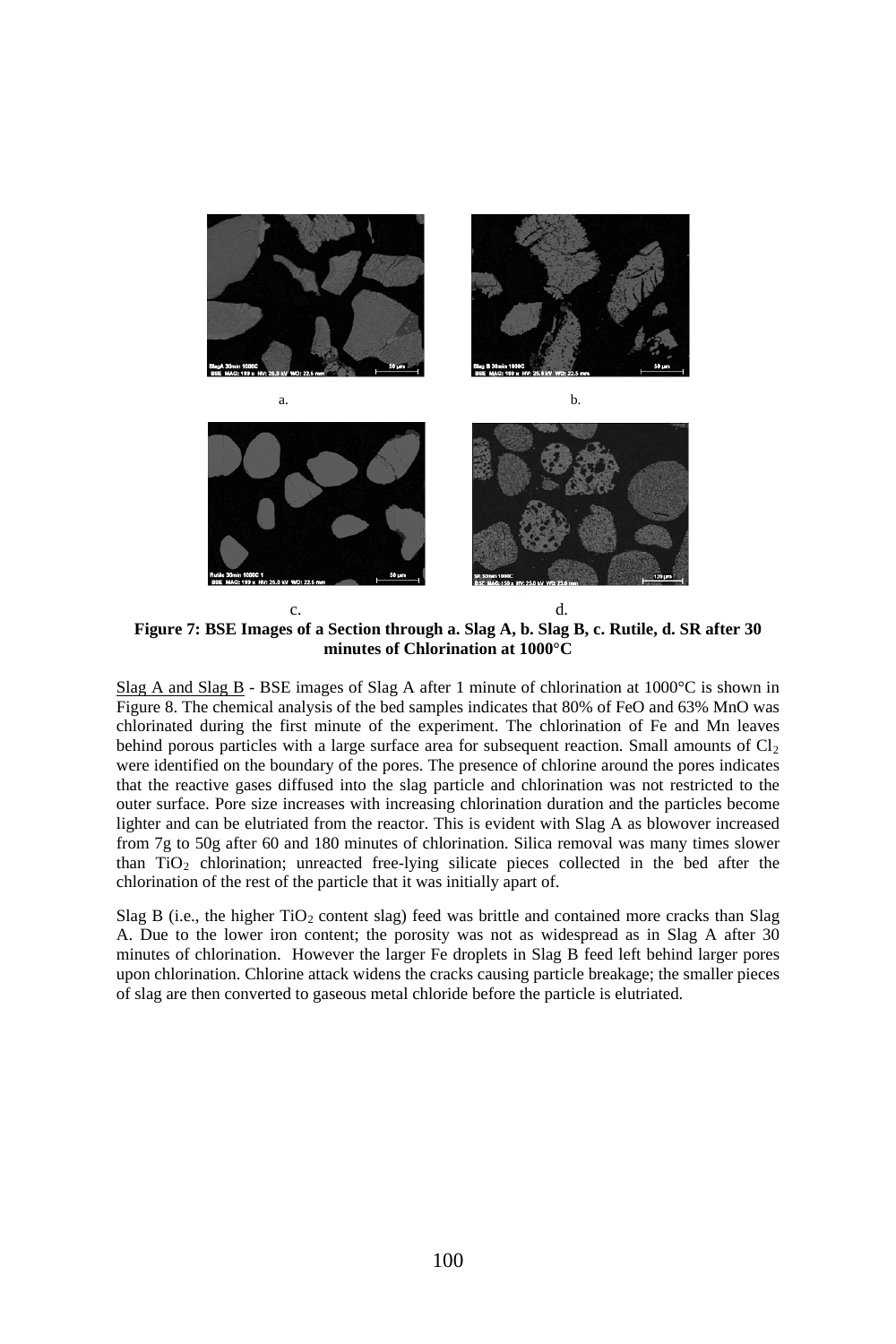

**Figure 8: BSE Image of a Section through Slag A after 1 minute of chlorination at 1000°C**

Rutile - After 30 minutes of chlorination, the rutile particles are dense and smooth show no signs of porosity. Rutile particles grow smaller as chlorination proceeds according to a shrinking core mechanism.

Synthetic rutile - SR feed particles are porous so the surface area available for chlorination was large from the start. After 30 minutes of chlorination, the initial pores left behind by the leaching of the iron have grown into larger pits. The SR particles are rapidly chlorinated before they are elutriated.

Effect of Ti<sub>2</sub>O<sub>3</sub> - During ilmenite smelting, some TiO<sub>2</sub> is reduced to Ti<sub>2</sub>O<sub>3</sub> according to reaction 3.

$$
2 TiO2 + C = Ti2O3 + CO
$$
 (3)

 $Ti<sub>2</sub>O<sub>3</sub>$  is not desired as it does not increase the equivalent TiO<sub>2</sub> content of slag but consumes more electrical energy and carbon [16]. Le Roux [6] chlorinated slag in the absence of reductant (i.e., no coke and/or CO) and found that chlorination reactions still took place albeit to a lesser extent. It was demonstrated by mass balance methods that there was sufficient  $Ti<sub>2</sub>O<sub>3</sub>$  to act as reductant for the chlorination of FeO and MnO. The remaining  $Ti<sub>2</sub>O<sub>3</sub>$  was rapidly chlorinated.

In this study, experiments were conducted with CO and coke; so thermodynamic calculations were done to determine whether chlorination with coke, CO, or  $Ti<sub>2</sub>O<sub>3</sub>$  would be more thermodynamically feasible. Using Factsage Version 6.1, a thermodynamic software tool, the change in Gibbs free energy at 1000ºC for Reactions 4 to 9 was determined. The change in Gibbs free energy is negative for all six reactions; however reaction with  $Ti<sub>2</sub>O<sub>3</sub>$  for both FeO and MnO chlorination is more negative indicating that these reactions are more thermodynamically favorable.

| $MnO + Ti2O3 + Cl2 \rightarrow MnCl2 + 2TiO2$ | $(\Delta G = -277 \text{ kJ/mol MnO})$ | (4) |
|-----------------------------------------------|----------------------------------------|-----|
| $MnO + CO + Cl_2 \rightarrow MnCl_2 + CO_2$   | $(\Delta G = -191 \text{ kJ/mol MnO})$ | (5) |
| $MnO + C + Cl_2 \rightarrow MnCl_2 + CO$      | $(\Delta G = -243 \text{ kJ/mol MnO})$ | (6) |
| $FeO + Ti2O3 + Cl2 \rightarrow FeCl2 + 2TiO2$ | $(\Delta G = -273 \text{ kJ/mol}$ FeO) | (7) |
| $FeO + CO + Cl_2 \rightarrow FeCl_2 + CO_2$   | $(\Delta G = -187 \text{ kJ/mol}$ FeO) | (8) |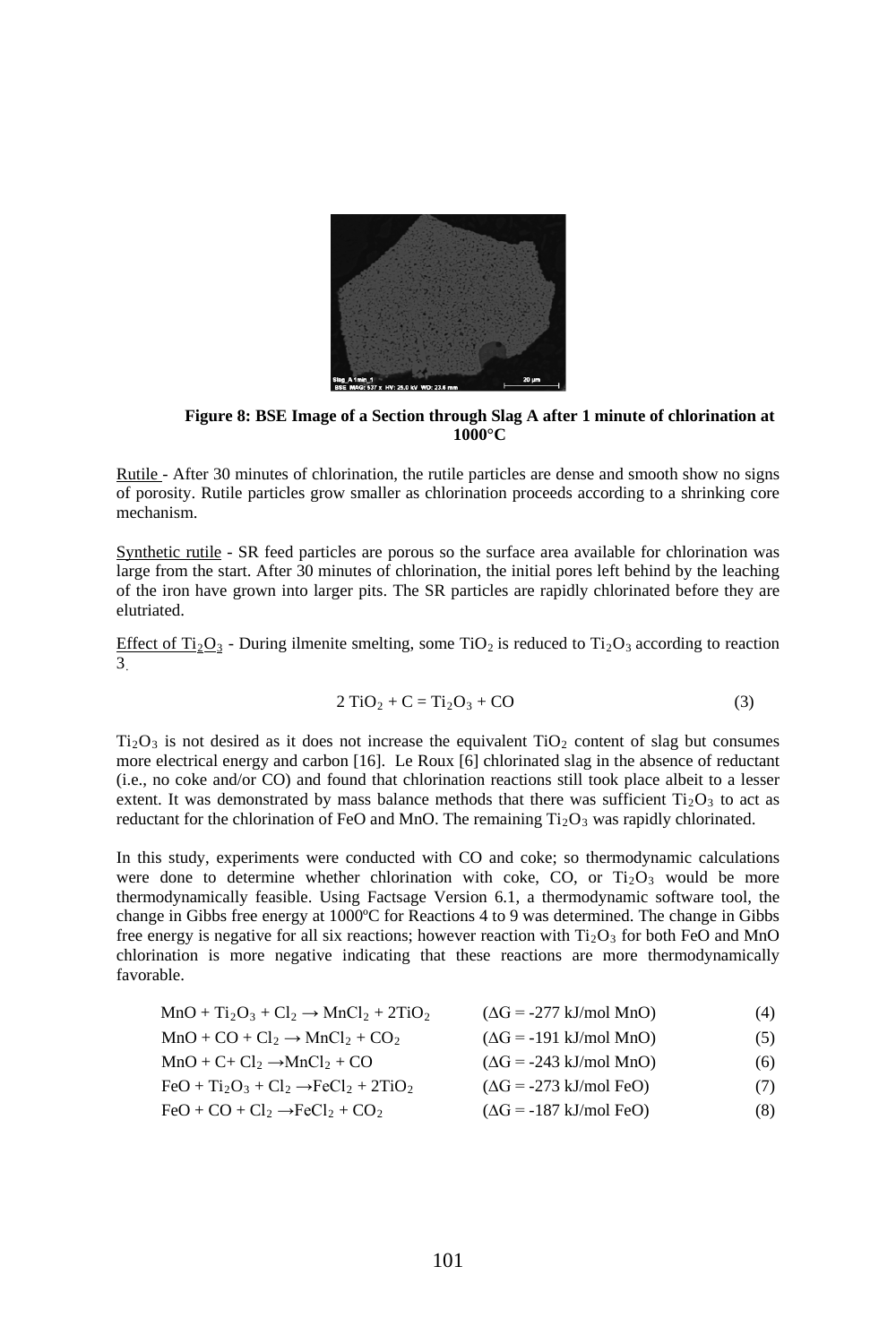$FeO + C + Cl_2 \rightarrow FeCl_2 + CO$  ( $\Delta G = -239 \text{ kJ/mol}$  FeO) (9) Slag A was chlorinated for 1 minute at  $1000^{\circ}$ C with petroleum coke  $(17wt\%$  of charge) to determine the effect of  $Ti<sub>2</sub>O<sub>3</sub>$  on chlorination. The mass balance is presented in Table III. After 1

**Elements Feed Material Bed Sample Mass chlorinated (g) Conversion** Analysis Mass Analysis Mass (g) (%) **(%) Mass (g) Analysis (%) Mass (g)** Ti (tot)  $\begin{array}{|c|c|c|c|c|c|c|c|} \hline \end{array}$  52.42  $\begin{array}{|c|c|c|c|c|c|} \hline \end{array}$  104.83  $\begin{array}{|c|c|c|c|c|} \hline \end{array}$  55.90  $\begin{array}{|c|c|c|c|c|} \hline \end{array}$  99.89  $\begin{array}{|c|c|c|c|} \hline \end{array}$  4.94  $\begin{array}{|c|c|c|c|c|} \hline \end{array}$ Ti<sup>3+</sup> | 15.51 | 31.02 | 1.89 | 3.38 | 27.64  $\overline{71}^{4+}$  36.91 73.81 53.98 96.46 FeO | 8.60 | 17.20 | 1.89 | 3.38 | 13.82 | 80% MnO 1.90 3.80 0.78 1.39 2.41 63%

stoichiometry there was sufficient  $Ti<sub>2</sub>O<sub>3</sub>$  to act as reductant for the chlorination of MnO and FeO. **Table III: Slag A Mass Balance After 1 minute of Chlorination at 1000 ºC**

minute of chlorination, 5g of  $Ti^{3+}$  was chlorinated and 74% of  $Ti^{3+}$  oxidized to  $Ti^{4+}$ . According to

The result of the 1 minute experiment has shed some light on the difference between the  $TiO<sub>2</sub>$ chlorination rate of Slag A and Slag B (Figure 9). TiO<sub>2</sub> chlorination in Slag A after 30 minutes of chlorination at is only 20% after 30 minutes, whereas chlorination in Slag B is 41%, the difference is likely due to the  $Ti<sub>2</sub>O<sub>3</sub>$  content of the slag's, Slag B has 39 % whereas Slag A has 23%. The results of the 1 minute chlorination experiment show that  $Ti<sub>2</sub>O<sub>3</sub>$  not oxidised in the chlorination of FeO and MnO is then rapidly chlorinated, since Slag A has a higher FeO content compared to Slag B (i.e., 9 % vs 2 %) there is less  $Ti<sub>2</sub>O<sub>3</sub>$  available for chlorination, in addition Slag B had a higher  $Ti<sub>2</sub>O<sub>3</sub>$  content to start with. This provides an explanation as to why chlorination in Slag B was higher than Slag A.



**Figure 9: TiO<sub>2</sub> Conversion of Slag A and Slag B at 1000°C** 

Although rutile and Slag B feed have approximately the same  $TiO<sub>2</sub>$  (equivalent) content (i.e., 95%), overall conversion of rutile after 180 minutes is 14% lower than Slag B. This is likely due to combination of the effects of rapid chlorination of the  $Ti<sub>2</sub>O<sub>3</sub>$  fraction in Slag B and the Fe content in Slag B which leaves behind a porous matrix and larger surface area for subsequent chlorination.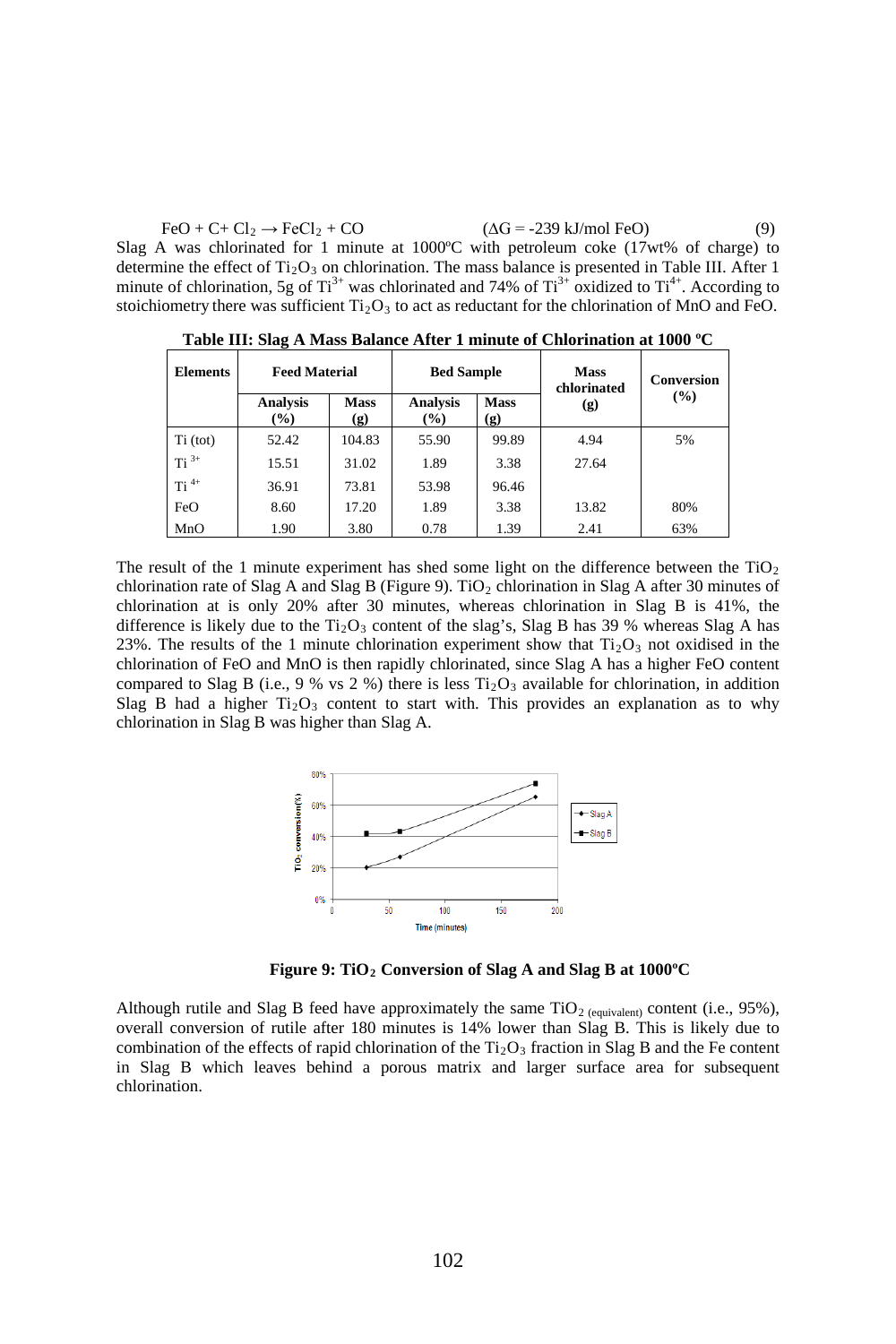#### **Conclusion**

Chlorination rate increases with increasing temperature and the chlorination of rutile is most affected by lower temperatures. At 1000ºC, SR had the highest chlorination conversion rate; this was followed by Slag B which in turn was more reactive than Slag A and rutile.

SR feed is porous; this allows for easy diffusion of reactive gases and chlorination proceeds quickly. The rapid chlorination of iron from slag leaves behind a porous high titania matrix with a large surface area for subsequent reaction. In this process, the density of the slag is lowered and it can be elutriated from the reactor. Rutile chlorination proceeds along the surface of the particle; so particle size decreases with increasing chlorination time.

 $Ti<sub>2</sub>O<sub>3</sub>$  acts as reductant for the chlorination of FeO and MnO,  $Ti<sub>2</sub>O<sub>3</sub>$  not oxidized is rapidly chlorinated.

#### **Acknowledgements**

Exxaro is acknowledged for permission to publish this paper. Appreciation is also expressed to Annabe Walliser and Jill Richards for SEM and XRD work.

#### **References**

- 1. H. Kotze, D. Bessinger, and J. Beukes, "Ilmenite Smelting at Ticor SA", South African Pyrometallurgy Conference, Cradle of Human Kind, South African Institute of Mining and Metallurgy, (2006), 203 – 214
- 2. T.P. Battle, D. Nguyen, and J.W. Reeves, "The Processing of Titanium-containing ores", The Paul E. Queneau International Conference, Extractive Metallurgy of Copper, Nickel and Cobalt, The Minerals, Metals and Materials Society, (1993), 925- 943
- 3. Y.K. Rao, and B.K Chadwick, "Chlorination of Rutile (TiO<sub>2</sub>) with  $CO Cl_2 He$  gas mixtures", Trans. Instn Min. Metall, 97, (1988), 167 – 179
- 4. A. J. Morris, and F. Jensen, "Fluidized Bed Chlorination Rates of Australian Rutile", Metallurgical Transactions B, (1976), 89 – 93
- 5. W.E. Dunn, "High temperature chlorination of TiO<sub>2</sub> Bearing Minerals", Trans AIME, 218,  $(1960)$ ,  $6 - 12$
- 6. J.T. Le Roux, "Fluidized bed chlorination of Titania slag" (MSc, University of Pretoria, 2001)
- 7. H.Y. Sohn and L. Zhou, "The Kinetics of Carbochlorination of Titania slag", Canadian Journal of Chemical Engineering, 76, (1998), 1078 – 1082
- 8. H.Y. Sohn, L. Zhou, and K. Cho, "Intrinsic Kinetics and Mechanism of Rutile Chlorination by CO and Cl<sub>2</sub> Mixtures", Ind. Eng. Chem. Research, 37, (1998), 3800 -3805
- 9. L. Sohn, Y.H. Sohn, G.K. Whiting, and K. Leary, "Microstructural Changes in Several Titaniferous materials", I & EC Research, 35, (1996), 954 – 962
- 10. J. Nell and P. Den Hoed, "The Carbochlorination of Rutile, Titania Slag and Ilmenite in a Bubbling Fluidized-bed Reactor", XXII International Mineral Processing Congress, Cape Town, (2003), 133 – 143